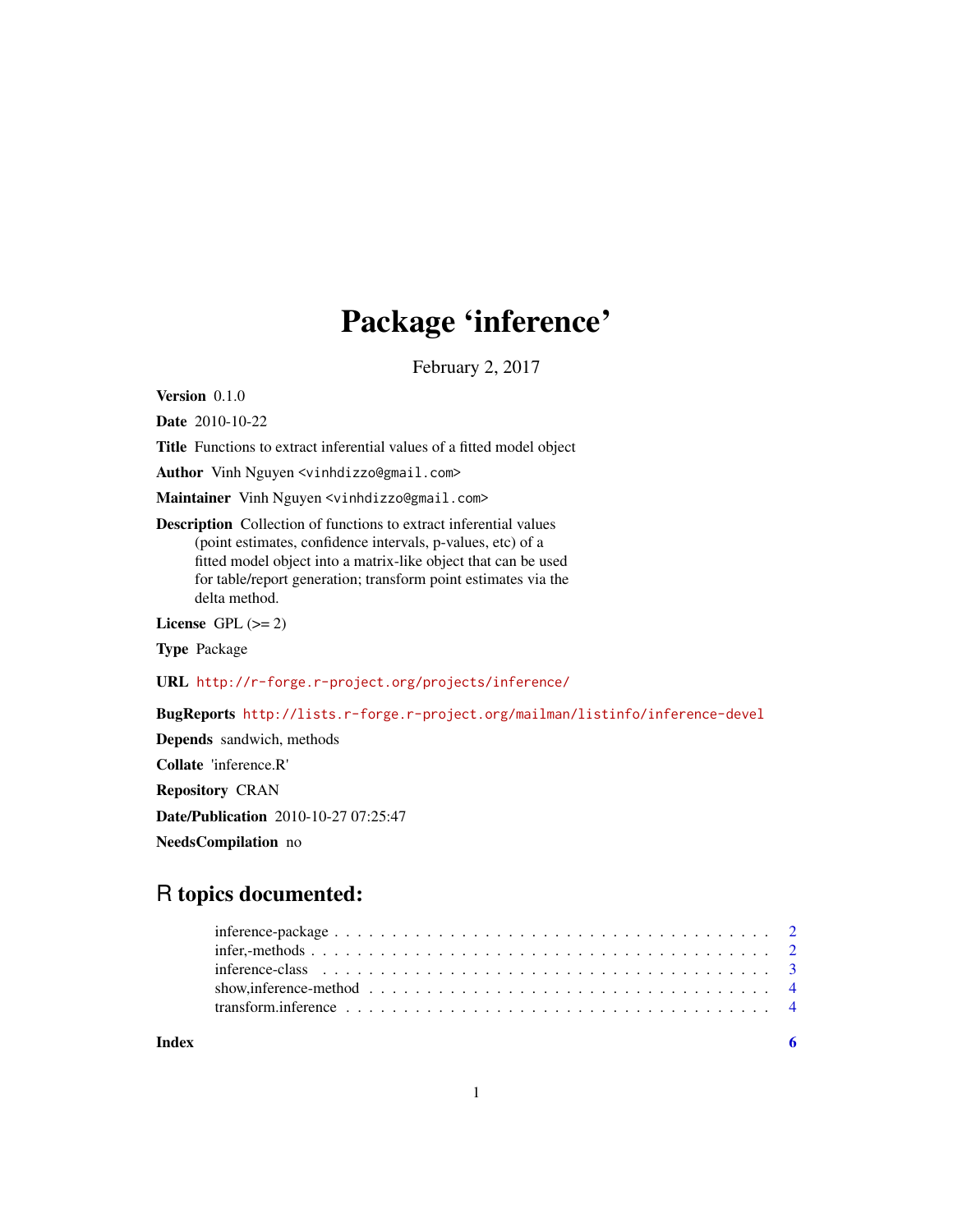<span id="page-1-0"></span>

#### Description

Extract inferential information from different statistical models.

#### Details

This package provides functions to extract point estimates, standard errors, confidence intervals, p-values, and sample size from a fitted model in a matrix-like object. The purpose is to have all inferential numbers be readily accessible, especially in the construction of summary tables (R -> LaTeX -> html -> Word) for publication and collaboration.

#### Author(s)

Vinh Nguyen <vinhdizzo at gmail dot com>

#### Examples

```
\text{infer}(\text{lm}(\text{norm}(100) \sim \text{runif}(100)))
```
infer,-methods *Inference for fitted model objects.*

#### <span id="page-1-1"></span>Description

Inference for fitted model objects.

#### Usage

```
infer(fitobj, vars, robust.se=TRUE, two.sided=TRUE, ci.level=0.95, ...)
```
#### Arguments

| fitobj    | Fitted model object, such as those of class 1m.                                                                                                         |
|-----------|---------------------------------------------------------------------------------------------------------------------------------------------------------|
| vars      | Vector of variable names to obtain inference information for. If not specified, all<br>variables in the fitted model will be used, in the fitted model. |
| robust.se | Boolean indicator for whether robust standard errors should be use. Defaults to<br>TRUE.                                                                |
| two.sided | Boolean indicator for whether p-values should correspond to a two-sided test or<br>one-sided. Defaults to TRUE.                                         |
| ci.level  | Confidence level. Defaults to 0.95.                                                                                                                     |
|           | Not used.                                                                                                                                               |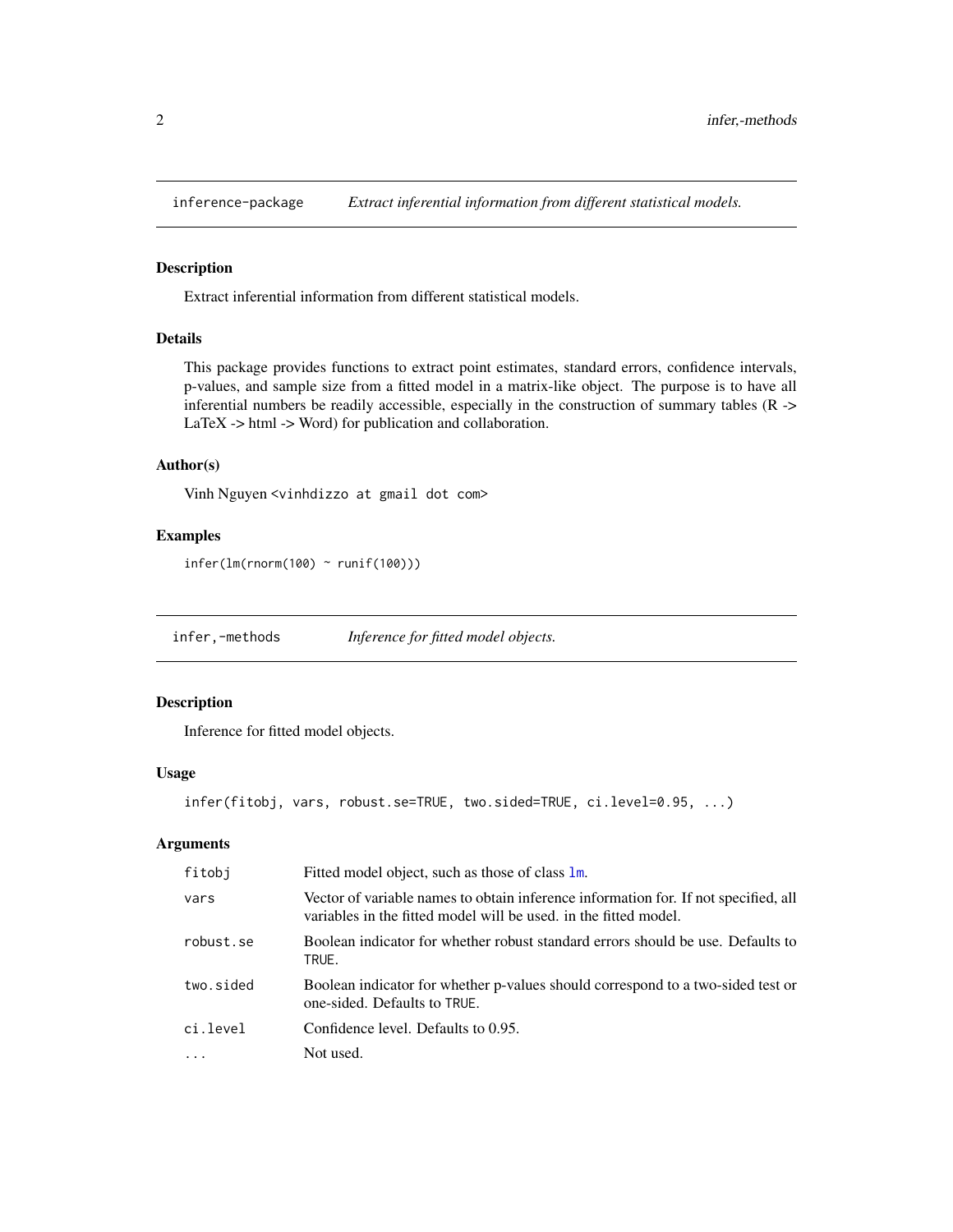#### <span id="page-2-0"></span>inference-class 3

#### Details

Extract point estimates, standard errors, confidence intervals, p-values, and sample size.

#### Value

S4 [inference](#page-2-1) object.

#### Author(s)

Vinh Nguyen

#### Examples

infer(lm(rnorm(100) ~ runif(100)))

<span id="page-2-1"></span>inference-class *An S4 class that stores inferential values of a fitted model object.*

#### **Description**

An S4 class that stores inferential values of a fitted model object.

#### Details

An S4 class that inherits from the [matrix](#page-0-0) class in the methods package; see class?matrix. Rows correspond to different coefficients and columns consist of point estimates (point.est), confidence intervals (ci.lo and ci.hi), p-values (p.value), and sample size (n).

#### **Slots**

.Data:

model: ([character](#page-0-0)) String specifying class of model fit, such as "lm".

sample.size: ([numeric](#page-0-0)) Sample size used in model fit.

robust.se: ([logical](#page-0-0)) Boolean indicator whether robust standard errors were used.

- two.sided: ([logical](#page-0-0)) Boolean indicator whether p-values corresond to a two-sided test or onesided.
- ci.level: ([numeric](#page-0-0)) Confidence level, e.g., 0.95.

scale: ([character](#page-0-0)) Scale of point estimates; defaults to "beta".

others: ([list](#page-0-0)) List containing other information about the model; eg, summary of cluster size for [gee](#page-0-0) and [lme](#page-0-0) objects; number of events for [coxph](#page-0-0) objects.

#### Extends

[matrix](#page-0-0)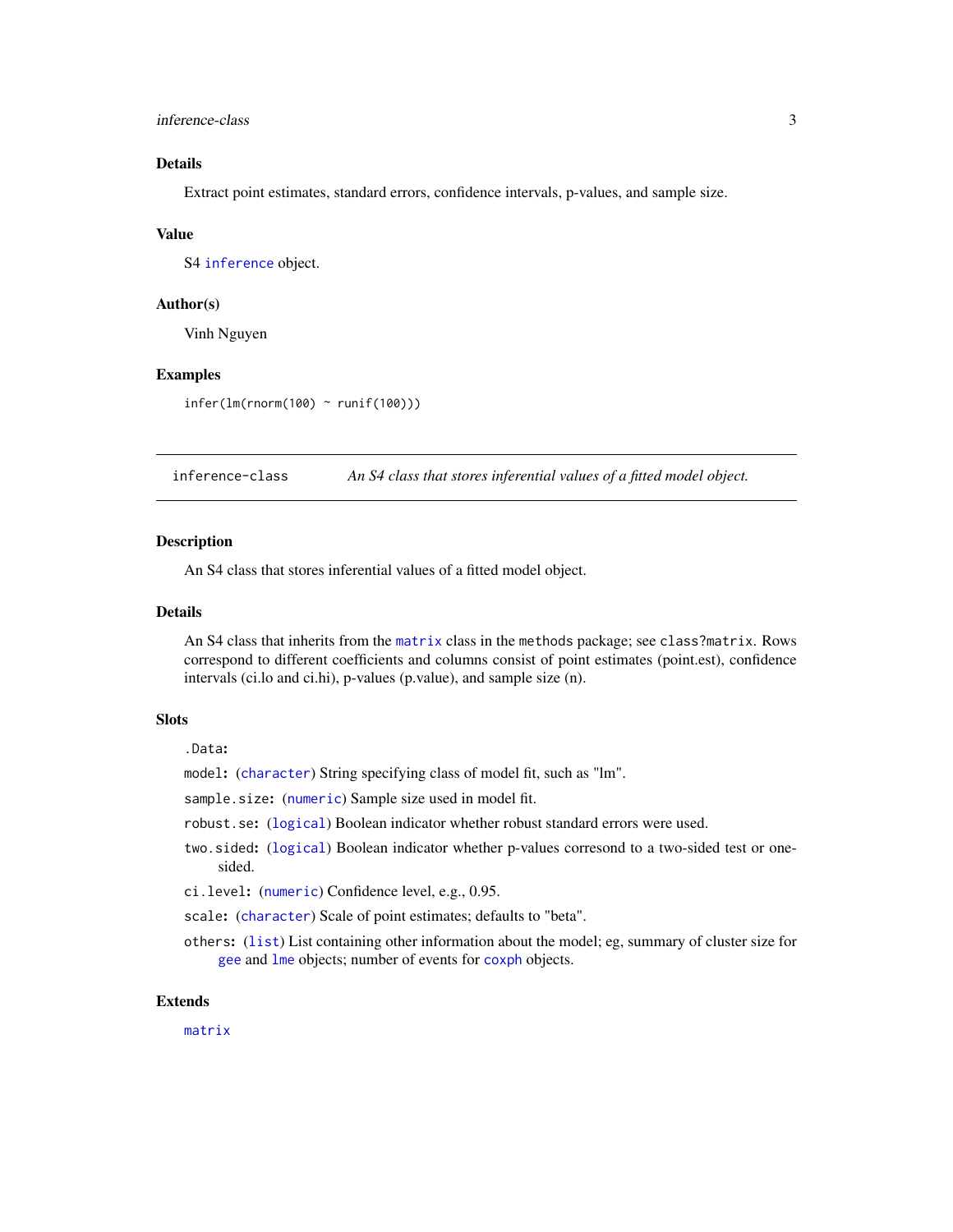<span id="page-3-0"></span>show,inference-method *Show/print [inference](#page-2-1) object.*

#### <span id="page-3-1"></span>Description

Show/print [inference](#page-2-1) object.

#### Arguments

object [inference](#page-2-1) object.

#### Details

[show](#page-3-1) method for objects made using the [infer](#page-1-1) function.

#### Value

Nothing.

#### Author(s)

Vinh Nguyen

transform.inference *Transformation of point estimates*

#### Description

[transform](#page-0-0) method for class inference

#### Usage

```
transform.inference(`_data`, f, f.prime, ...)
```
#### Arguments

| data    | Object of class inference.                                                                                              |
|---------|-------------------------------------------------------------------------------------------------------------------------|
| f.      | Function to transform the point estimates and confidence intervals; e.g., exp.                                          |
| f.prime | Derivative of f in order to compute the standard error of the transformed point<br>estimates based on the delta method. |
| .       | Nothing.                                                                                                                |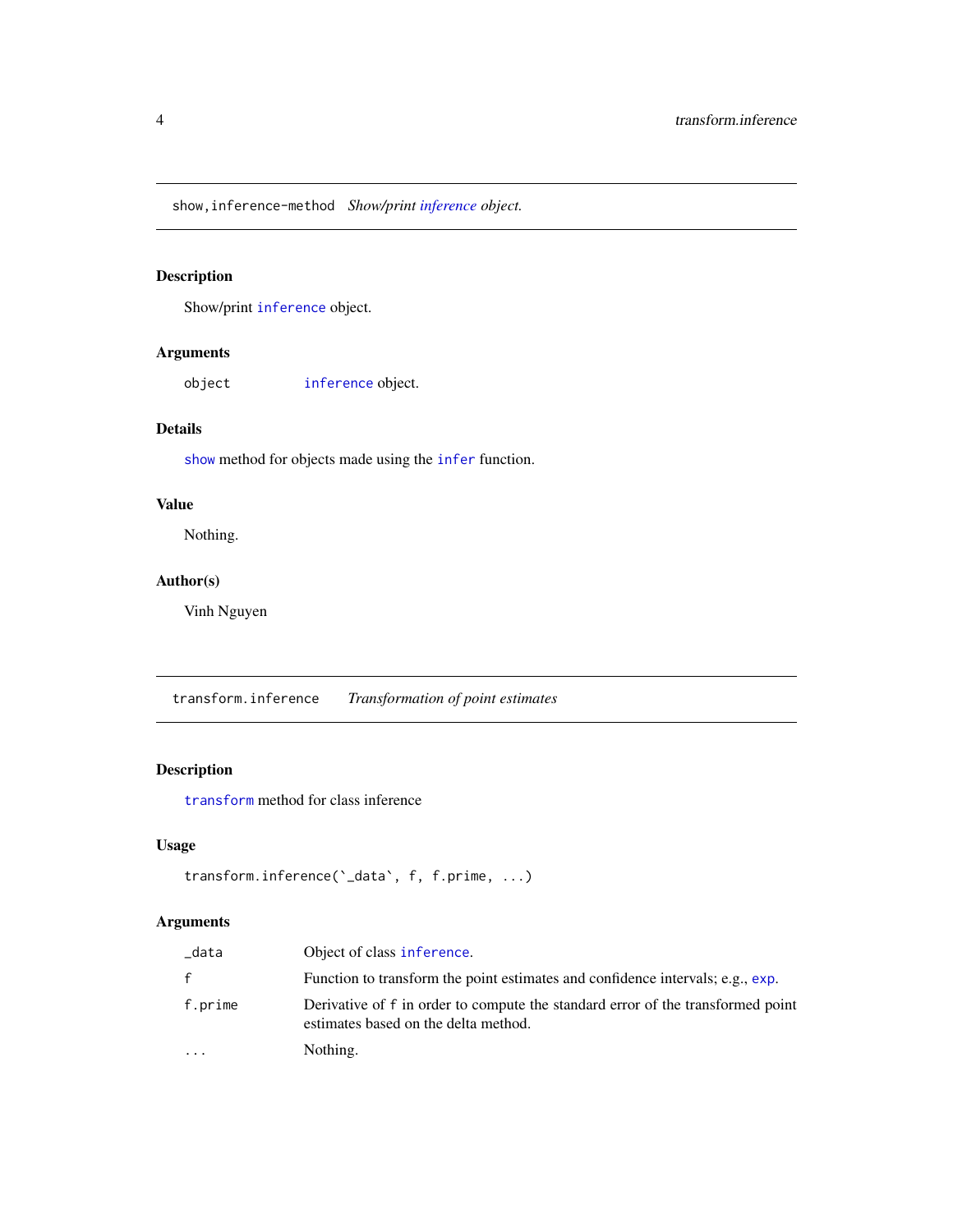#### <span id="page-4-0"></span>transform.inference 5

#### Details

Transform the point estimates, confidence intervals, and standard errors based on the delta method. This builds on the S3 generic function [transform](#page-0-0) from the base package.

It can be used to get the hazard ratio scale in inference objects created from [coxph](#page-0-0) objects and the odds ratio scale from logistic regression created from [glm](#page-0-0) (both using f=exp, f.prime=exp).

#### Value

Object of class [inference](#page-2-1).

#### Author(s)

Vinh Nguyen